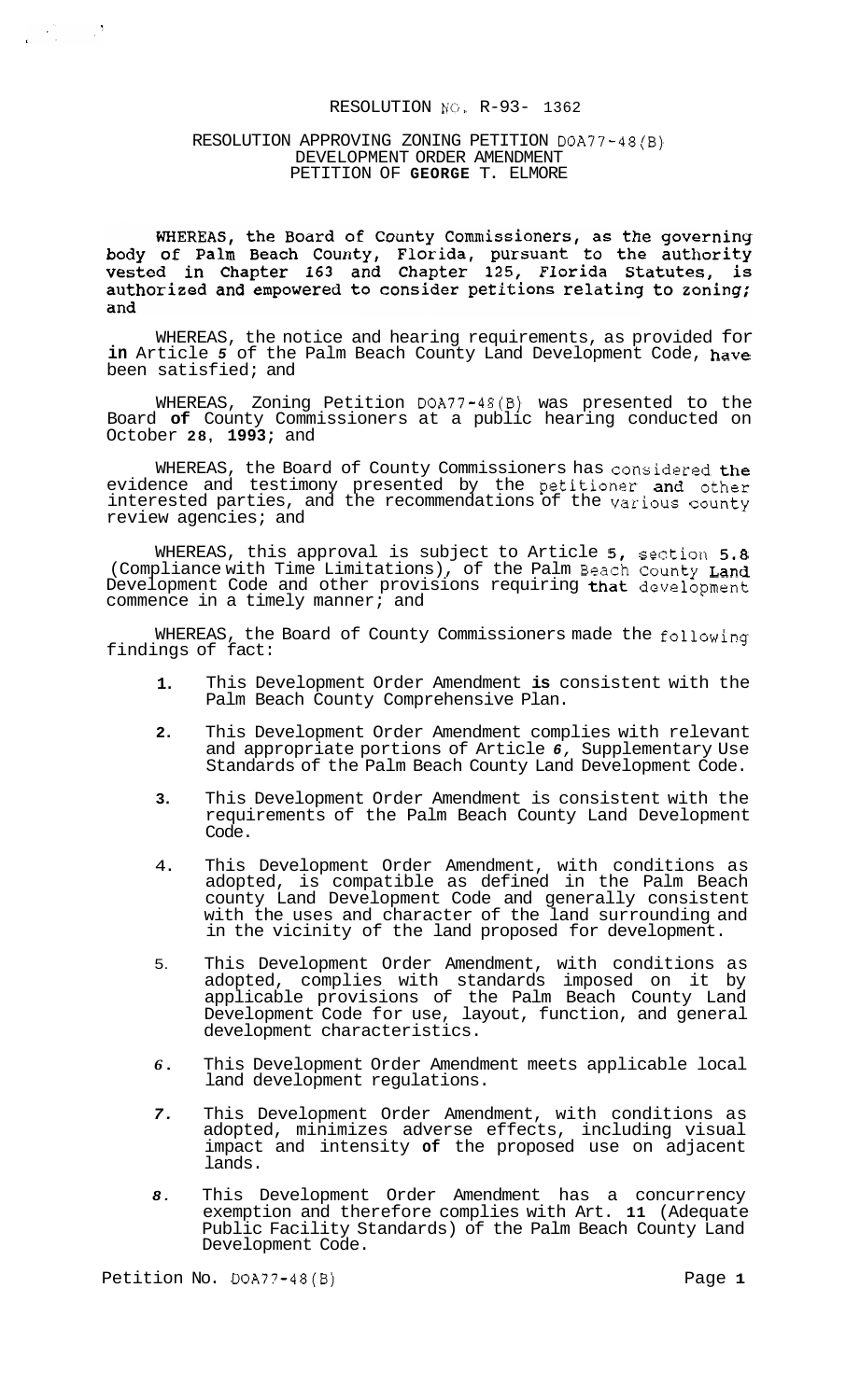- **9.** This Development **Order** Amendment, with conditions as adopted, minimizes environmental impacts, including but not limited to water, air, stormwater management,<br>wildlife, vegetation, wetlands and the natural wildlife, vegetation, functioning of the environment.
- **10.** This Development Order Amendment, with conditions as adopted, will result in logical, timely and orderly development patterns.

WHEREAS, Article **5 of** the Palm Beach County Land Development Code requires that the action of the Board of County Commissioners be adopted by resolution.

NOW, THEREFORE, BE IT RESOLVED BY THE BOARD OF COUNTY COMMISSIONERS OF PALM BEACH COUNTY, FLORIDA, that Zoning Petition DOA77-48(B), the petition **of** GEORGE T. ELMORE AS TRUSTEE; W. G. LASSITER JR.; HOME DEPOT **U.S.A.,** INC., for a DEVELOPMENT ORDER AMENDMENT in the General Commercial (CG) Zoning District, to increase square footage, previously approved on a parcel of land legally described in EXHIBIT A, attached hereto and made a part hereof, and generally located on a vicinity sketch as shown on EXHIBIT B, attached hereto and made a part hereof, was approved on October 28, **1993,** subject to the conditions of approval described in EXHIBIT C, attached hereto and made a part hereof.

Commissioner \_\_ Marcus \_\_ moved for the approval of the Resolution.

Themotion was seconded by Commissioner <u>Aaronson and</u>, upon being put to a vote, the vote was as follows:  $\overline{\phantom{a}}$ 

| Mary McCarty, Chair | Absent    |
|---------------------|-----------|
| Burt Aaronson       | Aye       |
| Ken Foster          | Aye       |
| Maude Ford Lee      | Aye       |
| Karen T. Marcus     | $Ay \in$  |
| Warren Newell       | $Ay \rho$ |
| Carol A. Roberts    | Absent    |

The Chair thereupon declared that the resolution was duly passed and adopted this 28th day of October, **1993.** 

APPROVED AS TO FORM AND LEGAL SUFFICIENCY

**ATTORNEY** 

PALM BEACH COUNTY, FLORIDA BY ITS BOARD OF COUNTY COMMISSIONERS

DOROTHY H. WILKEN PALM BEAC BY: CLERK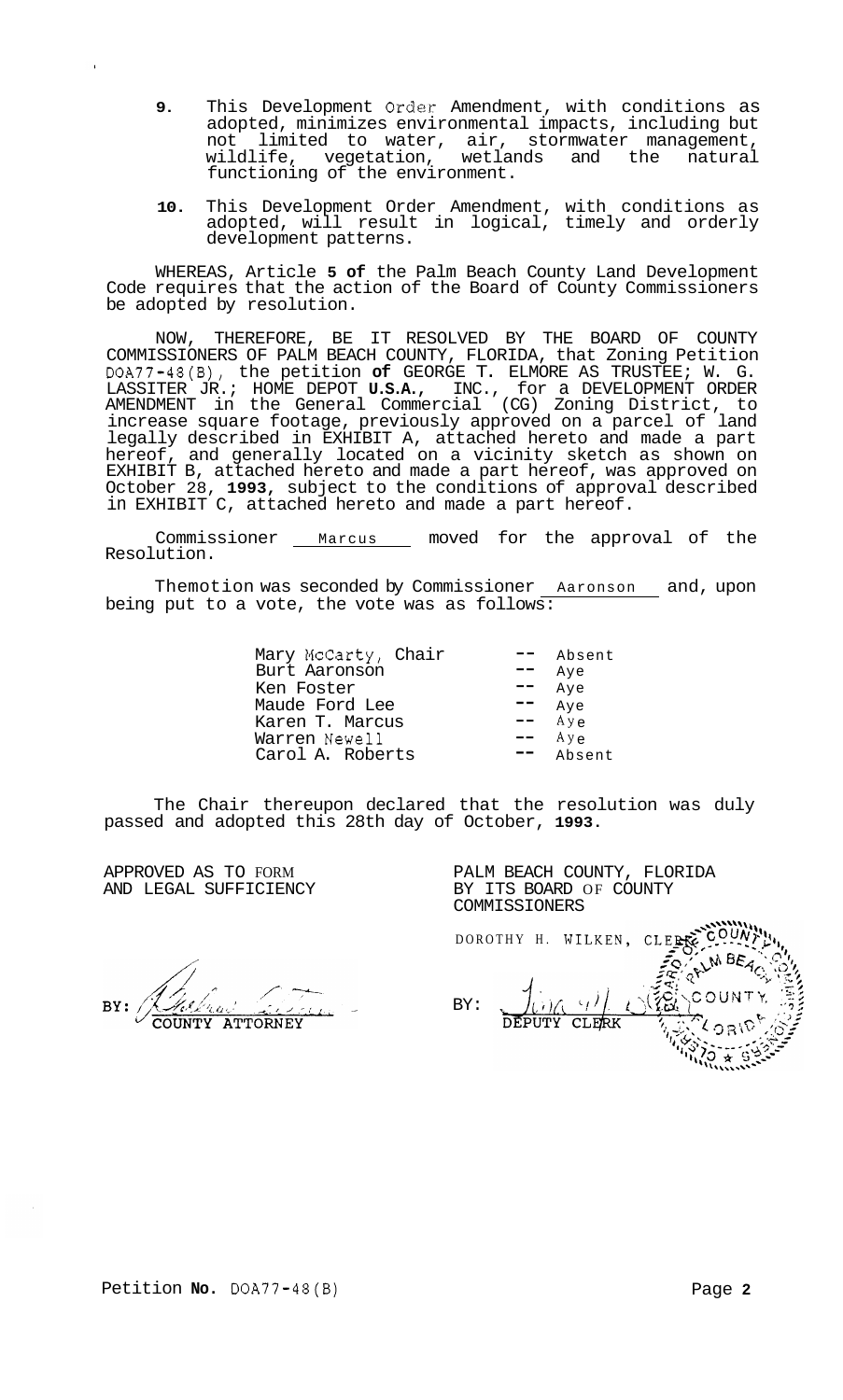#### <span id="page-2-0"></span>**LEGAL DESCRIPTION**

## LEGAL DESCRIPTION **OF** OVERALL PROPERTY WESTERN PLAZA

**A** parcel of land lying in Sec!ion **6,** Township 45 South, Range **42**  East, Tracts 21 and 22, Block 8 and Tracts *5* and 6, Block 10, THE PALM BEACH FARMS COMPANY, PLAT NO. 3. according to the plat thereof, as recorded in Plat **Book** 2, on pages 45 through 54, said parcel of land being more particularly described as follows:

Beginning at the intersection of the South line of **said**  Tract 6, Block 10 (said South line of Tract 6 also being a North line of WESTWOODS, P.U.D. recorded in Plat Book 34 on pages 13i through 134) with **a** line 40 feet East,of as measured at right angles and parallel with the West line *of* said Tract 6;

Thence, North 89"-22'-39" East (all bearings cited herein are related to the assumed meridian used for the plat of WESTWOODS) along the South line of said Tract *6* and said North line **of** WESTWOODS, P.U.D., a distance of 720.00 feet;

Thence, North 02"-58'-25: East along that portion *of* the West line of said WESTWOODS, P.U.D. lying West **of** Lots **40.**  t.hrough 49,, **a** distance of 1660.22 feet to the Intersectionwith the South line of those lands described in the,quit claim deed recorded in Official Record **Book**  2831 on page 1927 (said South line being a line 130 feet South of as measured at right angles and parallei with the centerline of the West Palm Beach Canal. The centerline of the West Palm Beach Canal is the same as that which is shown on 'the right of way and TOP0 map'for the West Palm Beach Canal, drawing number W.P.B.-3, Sheet 9 of 19, prepared June 1956 and revised March 29, 1961 by the Central and Southern Florida Flood Control District); North 88"-29'-34" West along said South line, a distance of 749.99 feet to the intersection with the East line of those lands described in the quit claim deed recorded in Official Record Book 2819 on page 1155 (said East line being a line **40** feet East of as messured at right anglss . and parallel with the West Tract lines of the aforementioned Tracts 21 and 22, alock **8** and Tract **6,**  Block  $10$  ; Thence, South  $01^{\circ}$ -53'-41" West along said East line, a

distance of 1186.02 feet;

Thence', South 01"-57'-46" West continui'ng along said East line, 'a distance , **of** 500.'46 feet to, the POINT **OF**  BEGINNING.

*J.* .

 $\mathcal{R}^{\mathcal{C}}$ 

 $\sim$ 

..

.\*. .. ..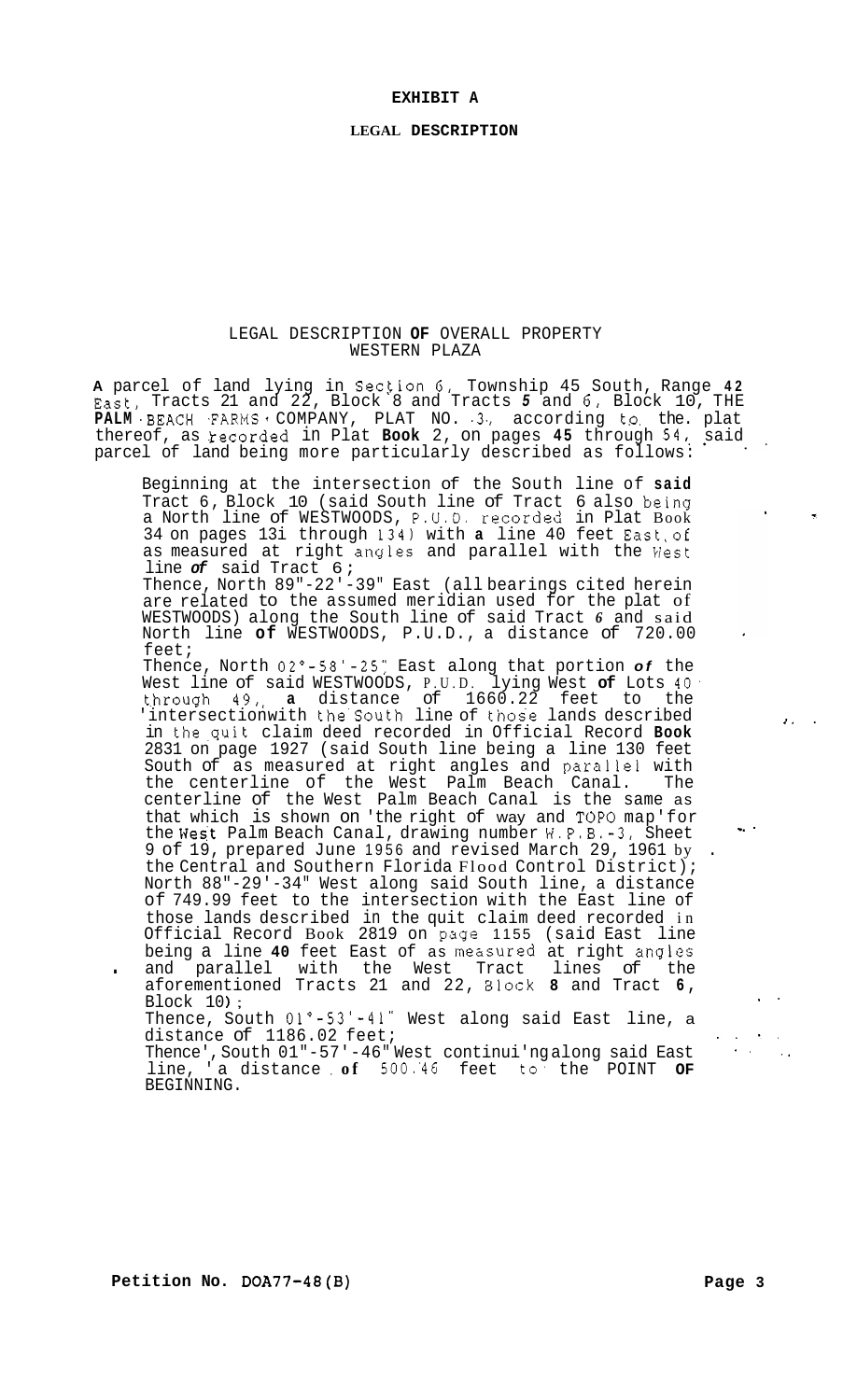#### **LEGAL DESCRIPTION**

TOGETHER WITH all of that certain abandoned **SO** foot PALM **BEACH**  FARMS COMPANY, road right *of* way lying between Blocks 8 and 10 and contained within the above described parcel of land; said right of **way was** abandoned under Resolution No. R-78-209 and is recorded **in**  Official Record Book 2831 on pages 1619 and 1620.

SUBJECT TO easements, restrictions, reservations and rights of  $\mu$ ay of record and to a temporary. casement recorded in Official Record **.** . . Book 2831 on pages 1924 through 1926. .. ..

TOGETHER WITH PARCEL 2:

The Vest 40.00 feet of Tract 21, lYincJ South of West Palm **3a3ch**  Canal and West **40.00** feet **of** Tract -2.2, all in Block 8, and U.st 40.00 feet of Tract **6,** Block 10, all of the above shown **OR** the Plat of PALM BEACH FARMS COMPANY, PLAT **NO.** *3,* rGcorded in **Plat Book** 2, Pzges **45** to,' 54.

**SUBJECT TO.** existing easements, restrictions, reservations. and .. rights of way of record.

..

TOGETHER WITH PARCEL **3:** 

Commencing at the intersection of South line of Tract 6, Block <mark>!0</mark>, THE PALM BEACH FARMS COMPANY PLAT NO. 3 as recorded in Plat **Book 2, on** pages 45 through 54; (said South line or' Tract 6 also being a North line *of* WESTWOODS, P.U.D., .recorded in Plat **Book** 34 on pacJes 131 through 134) with a line 40.00 feet East of as measured at right angles and parallel with the West line of said Tract 6; Thence, South  $89^\circ$ -22'-39" West' (all bearings cited herein  $\texttt{are}$ related to 'the assumed meridian used for the plat of WESTWOO:>S, P.U.D.) along the projection of the South line of said Tract 6 and said North line of WESTWOODS, P.U.D., a distance of **40.04** feet to ...<br>the POINT OF BEGINNING:

Thence-, continue South 89"-22'-39" West, a distance of 71.87 feet to tne East face of the East guard rail of State Road No. **7;**  Thence, along said guard rail the following three courses and distances; Thence, North 01"-52'-19" East, a distance of 342.25

feet ;

\*' Thence, North 00"-58.'-1'3" East, a distance of *298.90*  feet;

'Thence,North 00°-12'-26" West, a'd'istance of 210.99 feet to intersect the West line said Section **6; a.**  Thence, North 01"-53'-41" East, along the West line of said Section **6,** a distance of 838.59 feet to intersect the Southerly right **of** way line of the C-51 Canal, **as**  recorded in Official Record **Book** 2831, page 1927; *<sup>c</sup>*

..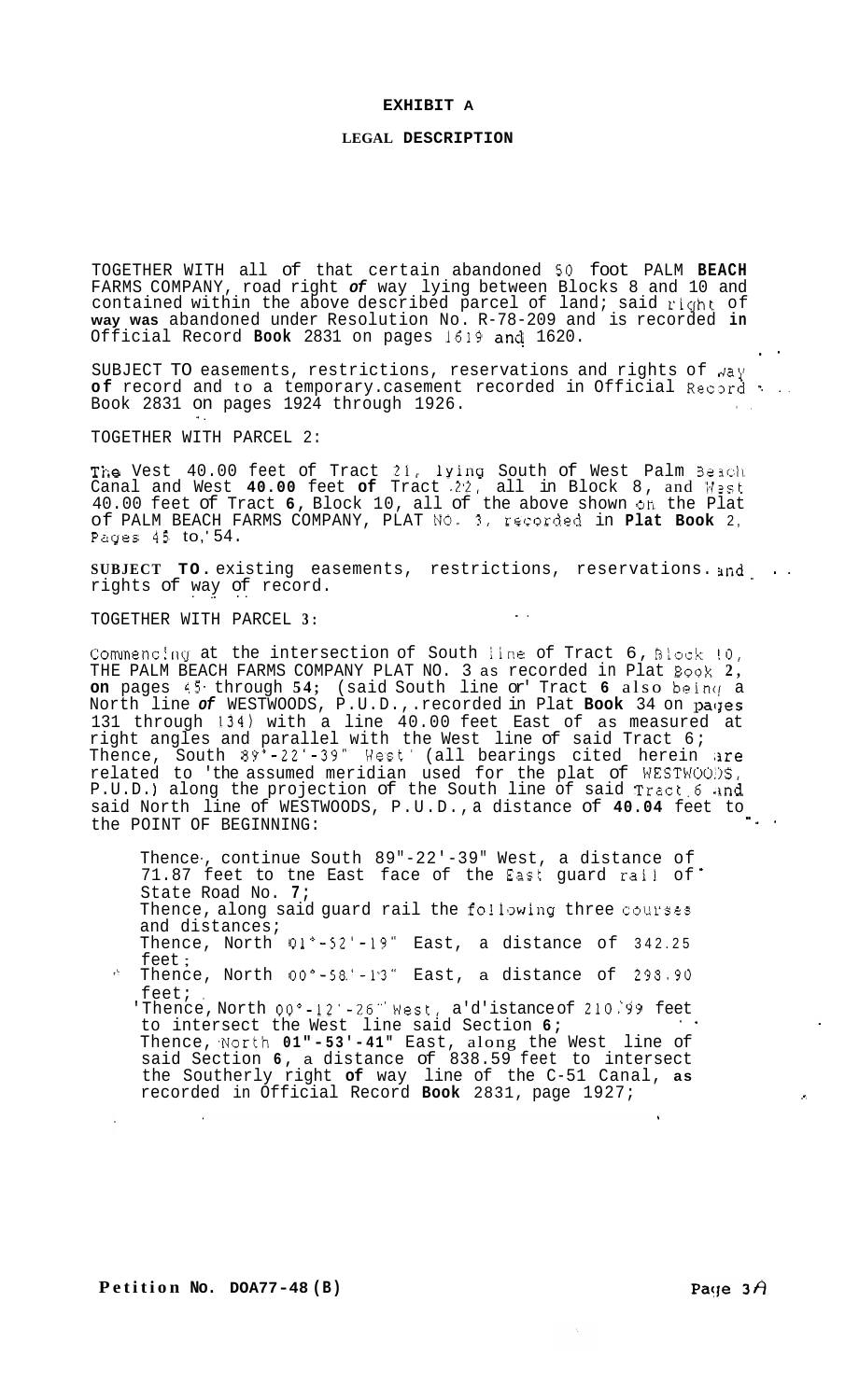#### **LEGAL DESCRIPTION**

Thence, South 88°-29'-34" East, along said Southerly right'of way line, a distance of 85.10 feet to intersect the West line of Tracts 21 **and** 22, Block 8; and Tract **6,**  Block' 10, THE PALM BEACH FARMS COMPANY, PLAT **NO.' 3** ;" Thence, South 01"-53'-41" West along said West tract lines, a distance of 1185.73 feet; Thence, South 01"-57'-46" West along said West line of Tract' 6, a distance of 502.24 feet to the POINT **OF**  BEGINNING.

SUBJECT TO existing easements, restrictions, reservations and rights of way of  $r$ ecord.  $\qquad \qquad \ldots$ -.

TOGETHER WITH PARCEL 4:

**A** parcel of land lying in Tracts 21 and 22. Block 8 **and** Tracts **5**  and 6, Block 10, THE PALM BEACH FARMS COMPANY, PLRT **NO. 3,**  according to the plat thereof, as recorded in Plat **Book** 2, cn pages' **45** through.54; said parcel of land is more particularly described as follows:

Beginning at the intersection of the South line *of* **said**  Tract **6,** Block 10 (said South line of Tract **6** also. beinq a North line of WESTWOODS, P.U.D. recorded in Plat Book **34** on pages 131 through 134 of the public records of Palm Beach County, Florida) with a line 40.00 feet East ijf **3s**  measured at right angles and paraliel with the West line of said Tract 6;

Thence, North 89°-22'-39" East (all bearings cited herein 'are related'to the assumed meridian used for the plat of WESTWOODS) along the South line *of* said Tract **6** and said North line of 'WESTWOODS, P.U.P., *a* distance of 720.00 feet;.

Thence, North 02°-58'-25" East along that portion of the West line of said WESTWOODS **F.U.D.** Iying West of Lots 40  $through 49$ , a distance of  $1560.22$  feet to the intersection with the South line of those lands described in the quit claim deed rscbrdeci in Qlficizl Recsrd **Soak'**  2831 on page 1927 (said South line being a line 130.00 feet South **of** as measured at **right** angles and parallel with the centerline **of** the West Falm Beach Canal. The centerline of the West Palm Beach Canal **is** the same as -? that which **is** shown on the right **of** way and TOP0 map for the West Palm Beach Canal, drawing number W.P.B.-3, sheet 9 of 19, prepared June 1956 and revised March 29, 1961 by the Central and Southern Florida Flood Control District); Thence, North 88"-29'-34" West along said South 1in2, a distance of 100.03 feet;  $\mathcal{L}_{\text{max}}$  , where  $\mathcal{L}_{\text{max}}$ 

 $\sim$  .

 $\Delta\omega_{\rm{eff}}$ 

 $\sim 10$ 

 $\sim 10^{-11}$ 

.\*

 $\mathcal{L}(\mathcal{L})$  and  $\mathcal{L}(\mathcal{L})$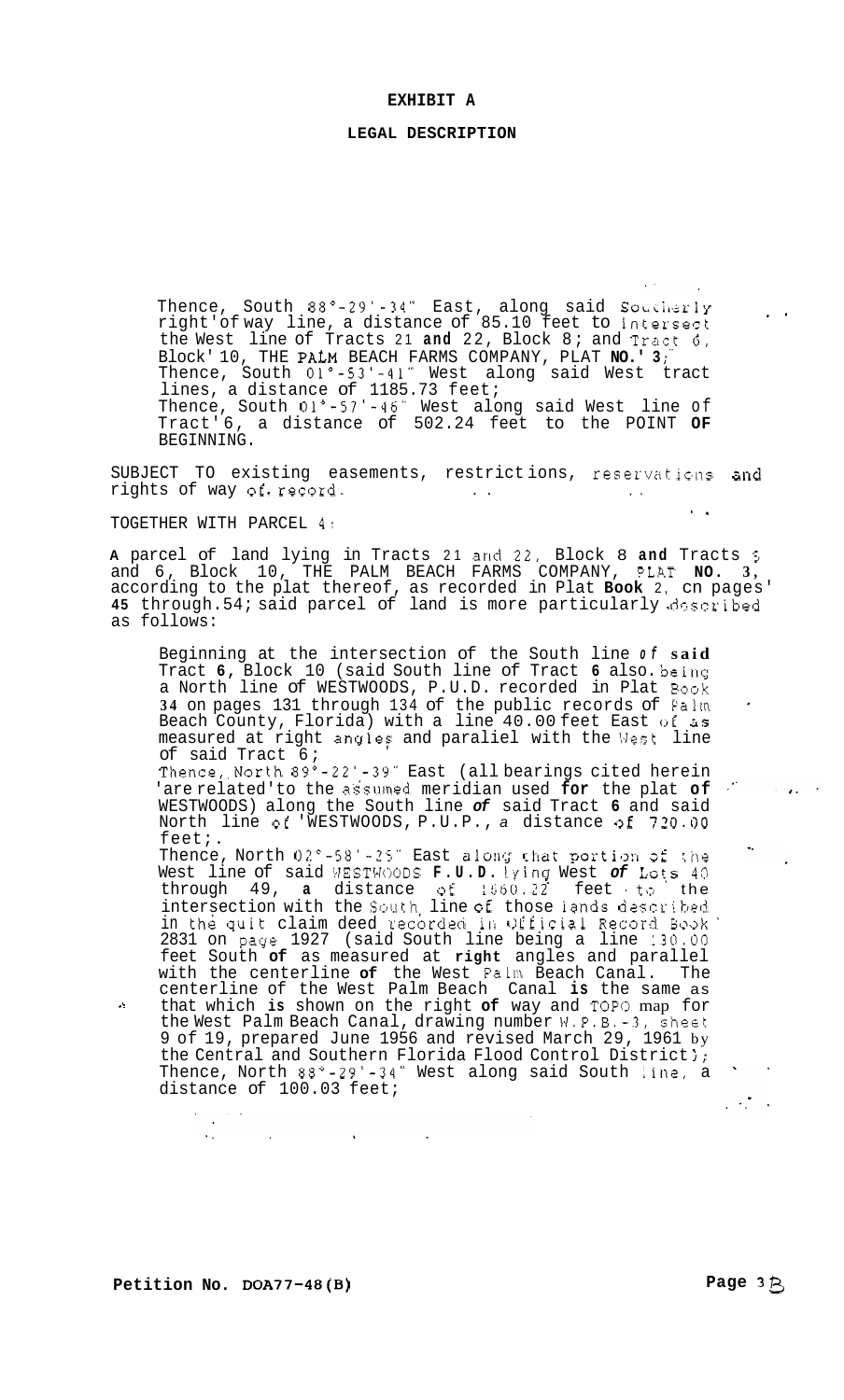'.

## **LEGAL DESCRIPTION**

Thence, South **02"-58'-25"** East **or!** a line **100.00** feel. West of as measured at right angles and parallel with the West line **of** said WESTWOODS, **P.U.D.,** lying West **of** Lot!; ..

**40** through **49,** a distance **of** 1505.32 feet; Thence, **South 46"-10'-32"** West, a distance of **85.18** feet . . - Thence, South **89"-22'-39"** West, a distance of 675.21" feet to the East face of the East guardrail of State Road ... **No. 7;**  .. .. .. \*.

Thence, South  $01^{\circ}-52^{\circ}-19^{\circ}$  West along said East face of guardrail, **a** distance **of 100.10** feet; Thence, North 89°-22'-39" East, a distance of 111.91 feel

to the **POINT OF** BEGINNING.

╱

 $\sim$   $\sim$   $\sim$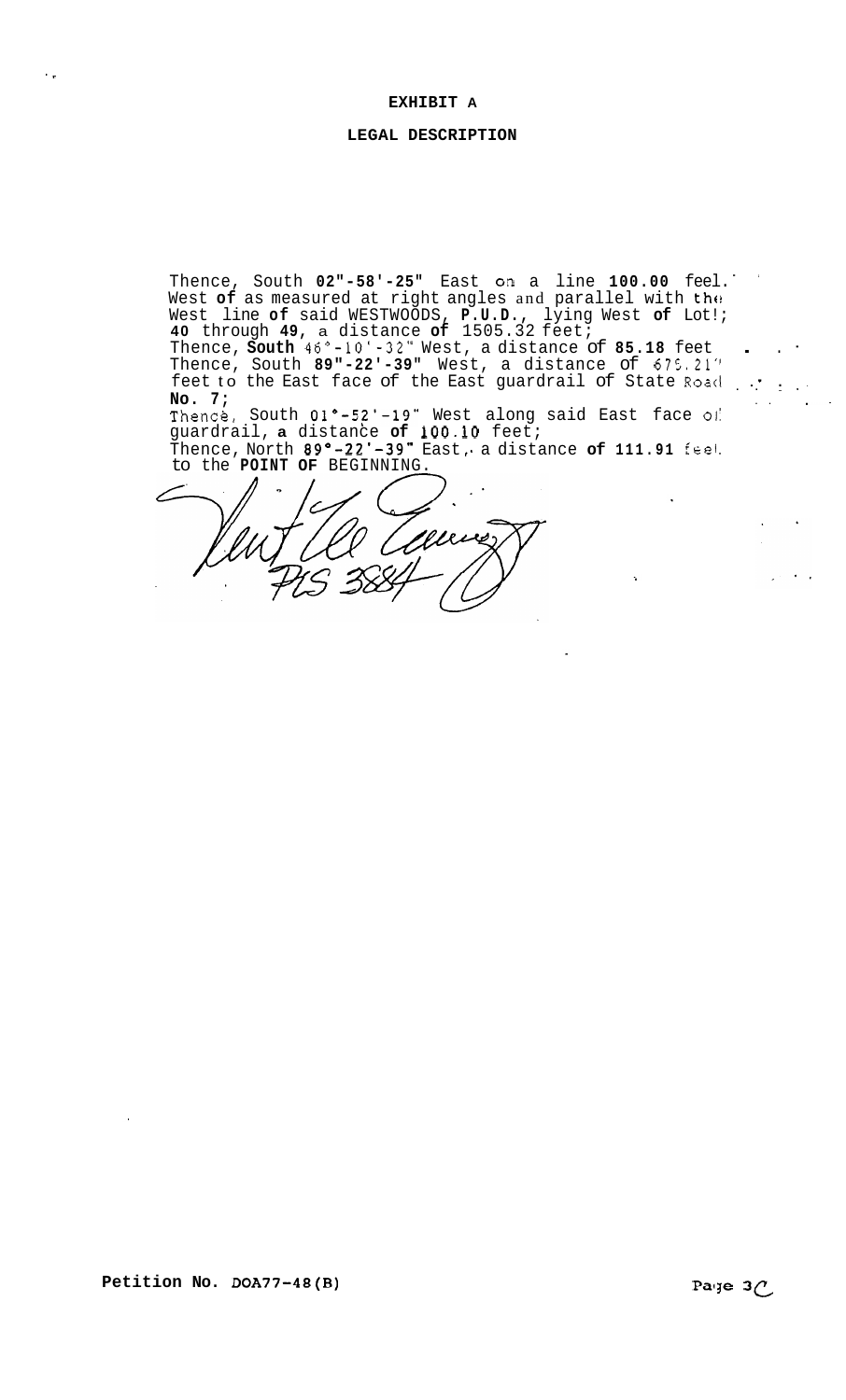

VICINITY SKETCH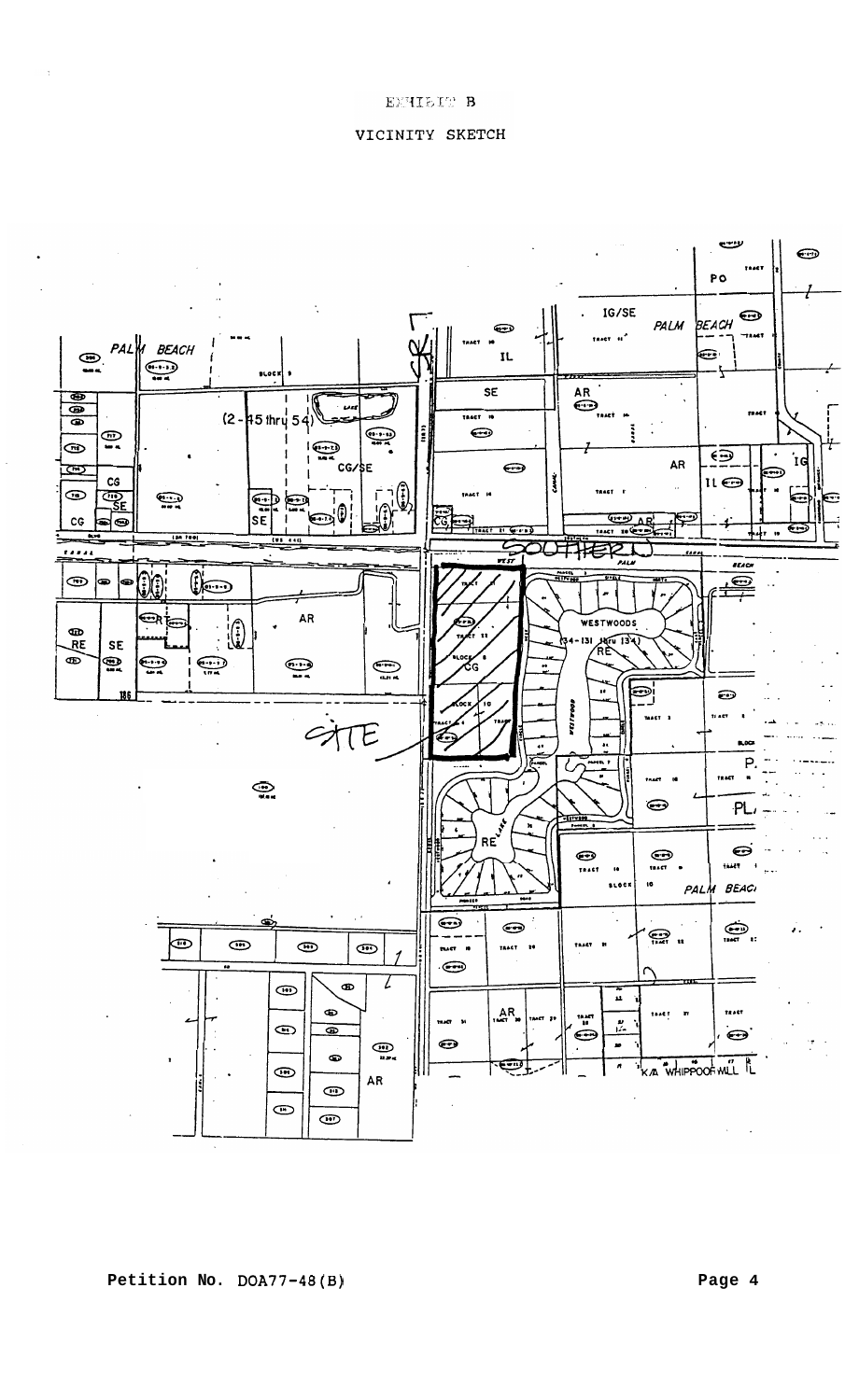## EXHIBIT C

# CONDITIONS **OF** APPROVAL

## A. GENERAL

- 1. All previous conditions **of** approval applicable to the subject property, as contained in Resolutions R-89.-441 have been consolidated as contained herein. The petitioner shall comply with all previous condition:; of approval, unless expressly modified. (MONITORING)
- **2. Resolution No. R-77-483, adopted April 28, 1977, is hereby repealed.** (Previously Condition No. **1** of Resolution R-89-441) (ZONING)
- **3.**  Condition No. 2 of Resolution R-89-441, which currently states:

Prior to certification, the site plan shall be amended **to indicate the following:** 

- **a. Labelling of all stacking lanes.**
- **b. Required perimeter landscape buffer.**
- **c. Relocate signs out of landscape strips.**
- **6. A minimum of a (3) three car stacking distance i'rom the menu board for the fast food parcel.**

Is hereby amended to state:

Prior to site plan certification by the Development Review Committee, the petitioner shall amend the site plan to indicate:

- a. Tabular data to include all square footage of the development as defined in the ULDC;
- b. Parking calculation which reflects all square<br>footage pursuant to Section 7.2 and Section pursuant to Section 7.2 and Section  $6.8.E.7(3)$  of the ULDC;
- c. Delineate the affected areas of this petition;
- d. Remove all parking along the east property line;
- **e.** Delineate all required storage areas and relocated dumpster locations; and,
- f. All required landscaping. (ZONING)
- 4. **Simultaneously with submission to the Site Plan Review Committee the petitioner shall submit a corrected survey or site plan, as applicable, to correspond with the respective site plan or survey.** (Previously Condition **No.**  3 of Resolution R-89-441) (ZONING)
- **5. Prior to Site Plan Review Committee Certification the petitioner shall submit a Unity of Control for review and approval by the Zoning Division and the County Attorney.**  Prior to the issuance of the first building permit, the petitioner shall record the Unity of Control. petitioner shall record the (Previously Condition No. 8 **of** Resolution R-89-441) (ZONING)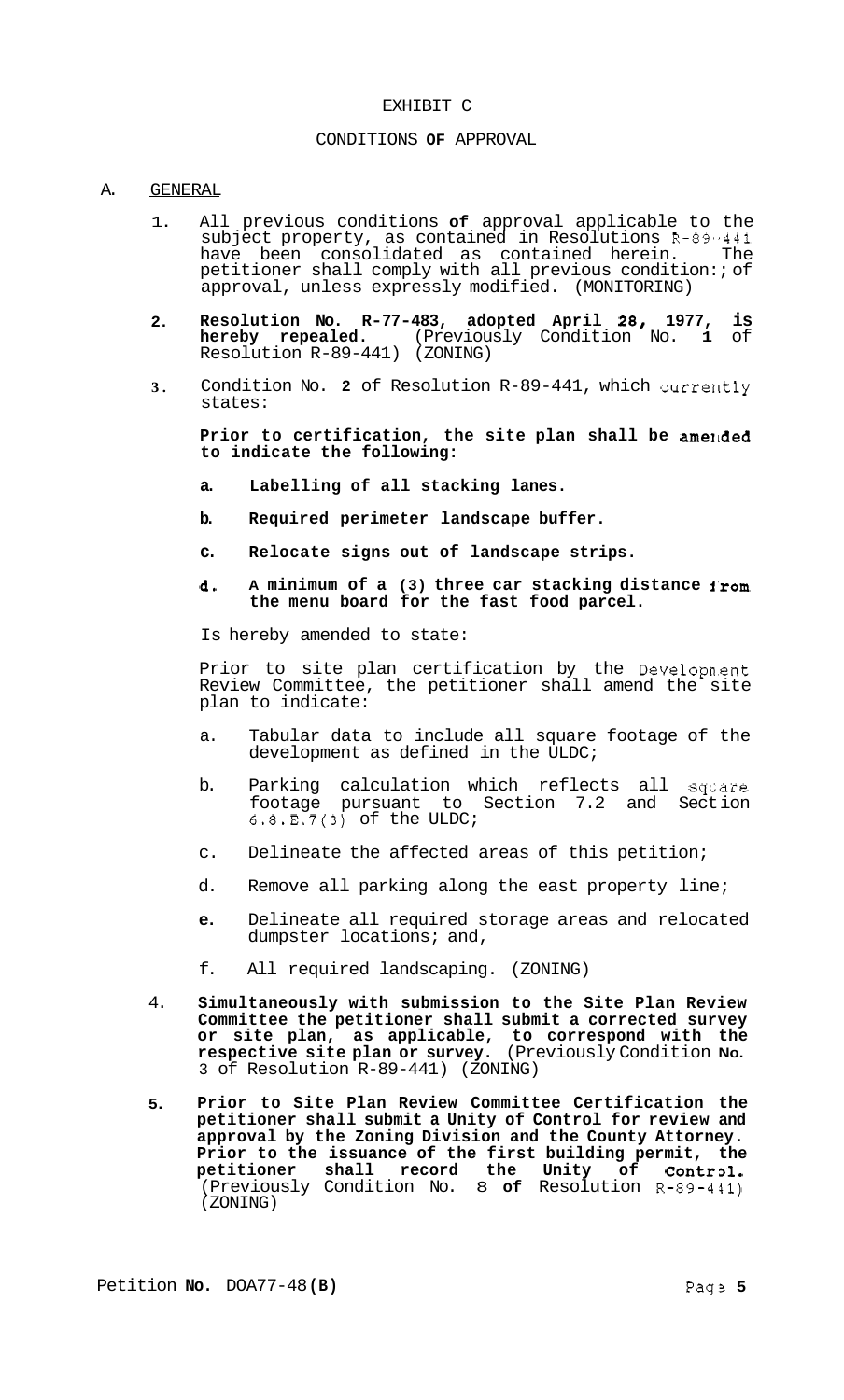- *6.*  **To** mitigate compatibility with adjacent residential area, no outdoor loudspeaker system audible off site shall be (CODE ENFORCEMENT)
- *7.*  **To** mitigate compatibility with adjacent residential area, no **pick** or deliveries shall be allowed on the site, including solid waste pickup, prior to *7:OO* a.m. nor later than  $10:00$  p.m.
- *8.*  **To** mitigate compatibility with adjacent residential area, all delivery and/or loading areas shall be screened from view by an eight (8) foot high wing wall consistent with the color and character of the principle structure. (BUILDING)
- **9. To** mitigate compatibility with adjacent residential, no outdoor storage or placement of any material, refuse, equipment or debris shall be permitted in the rear of the facility except within designated dumpster location:;. (CODE ENFORCEMENT)
- 10. **To** mitigate compatibility with adjacent residential arsa, dumpsters along the eastern perimeter shall be relocated a minimum **of** fifteen (15) feet from the east property line and screened in accordance with the ULDC.  $(20NI)/G$
- 11. *To* mitigate compatibility with adjacent residential ar'za, all eastern oriented facades for proposed expansion **shall** have a solid opaque wall to the roof line. (BUILDING)
- 12. To mitigate compatibility with adjacent residential area, overnight storage or parking of delivery vehicles or trucks shall not be permitted on site, except within the loading and delivery areas designated on the site plan. (BUILDING/CODE ENFORCEMENT)
- **13.**  To Ensure compliance with conditions required to mitigate compatibility with adjacent residential, the petitioner shall comply with all applicable conditions of approval prior to issuance of any further building perm it. (ZONING)
- 14. Prior to site plan certification the petitioner shall demonstrate, in a manner and form acceptable to ':he County Attorney, its legal right to discharge unto "he existing lake within the Westwood subdivision east and south of the subject property. (COUNTY ATTORNEY)
- 15. Prior to issuance of any building permits, the petitioner shall fund up to \$7551.85 plus all expenses necessary : or the installation of an aeration system in the exist:.ng lake within the Westwood Subdivision. (ZONING)

#### B. HEALTH

1. **Generation and disposal of hazardous effluents ilkto**  sanitary sewerage system shall be prohibited unless **adequate pretreatment facilities approved by the Flor:.da**  Department of Environmental Regulation (FDER) and Agency **responsible for sewage works are constructed an8 used by**  project tenants or owners generating such effluents. (Previously Condition No.  $9$  of Resolution  $R-89-44:1$ ) (HEALTH)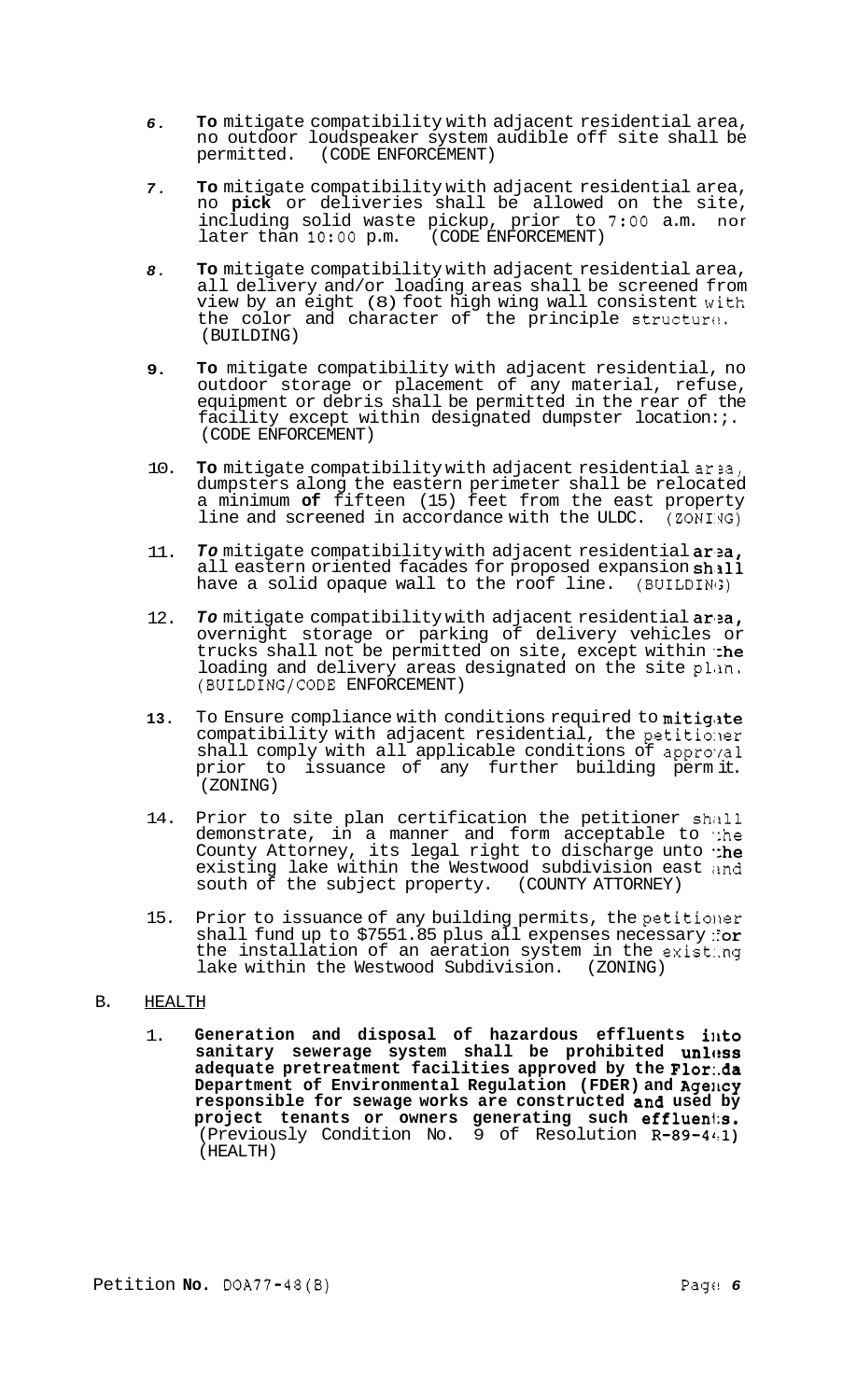**2.** Condition **No.** 10 of Resolution R-89-441, which curren:ly states:

**Sewer service is available to the property. Therefore, no septic tank shall be permitted on the site.** 

**Is** hereby amended to state:

Sewer service is available to the property. Therefoxe, no septic tank shall be permitted on this site.  $\hbox{all}$ existing onsite sewage disposal systems must be abandoned<br>in accordance with Chapter 10D-6, FAC., and Palm Beach in accordance with Chapter 100-6, FAC., and Palm Beach County ECR-I. (HEALTH)

**3.** Condition **No.** 11 of Resolution R-89-441, which currently states:

**Water service is available to the property. Therefore, no well shall be permitted on the site to provide pota1,le water.** 

Is hereby amended to state:

Water service is available to the property. Therefore, no well shall be permitted on the site to provide potaitle water. All existing onsite potable water supply systems must be abandoned in accordance with Palm Beach County ECR-11. (HEALTH) (HEALTH)

- C. LANDSCAPE
	- **1. Simultaneously with application submittal to the Si.te Plan Review Committee, the petitioner shall submit an alternative landscape betterment plan for the landscc,pe buffers along the eastern property line. This alternative landscape betterment plan shall include the landsccpe plans for the western buffer of the Westwoods Planr.ed**  Unit Development (Zoning Petition No. 77-47). The **alternative landscape betterment plan buffer shall eqval or exceed thirty-five (35) feet and shall receive landscape treatment meeting the requirements of Section 500.35.E of the Landscape Code. This plan shall be subject to approval by the Zoning Division.** (Previously Condition **No.** 12 of Resolution R-89-441) (ZONING)
	- 2. **Prior to the issuance of a building permit, the develoger shall submit a copy of the approved alternative landscape betterment plan which meets or exceeds the requirements stated in Condition No. 12 above. No Certificate of Occupancy shall be issued until the landscape plan has been installed and received approval from the Zoning Division.** (Previously Condition No. 13 of Resolution R-89-441) (ZONING)
	- 3. **To** mitigate compatibility with adjacent residential, all trees required to be planted on site by this approval, in the affected area as indicated on the certified site plan, shall meet the following minimum standards at installation:

| a.             | Tree height:     | fourteen (14) feet.                                                                                                                                                                                                          |
|----------------|------------------|------------------------------------------------------------------------------------------------------------------------------------------------------------------------------------------------------------------------------|
| b.             | Trunk diameter:  | 3.5 inches measured 4.5 feet<br>above grade.                                                                                                                                                                                 |
| $\mathsf{C}$ . | Canopy diameter: | seven (7) feet. Diameter shall<br>be determined by the average<br>canopy radius at 3 points<br>measured from the trunk to the<br>outermost branch tip. Each<br>radius shall measure at least<br>3.5 feet in length. (ZONING) |

Petition **No.** DOA77-48(B) Page 7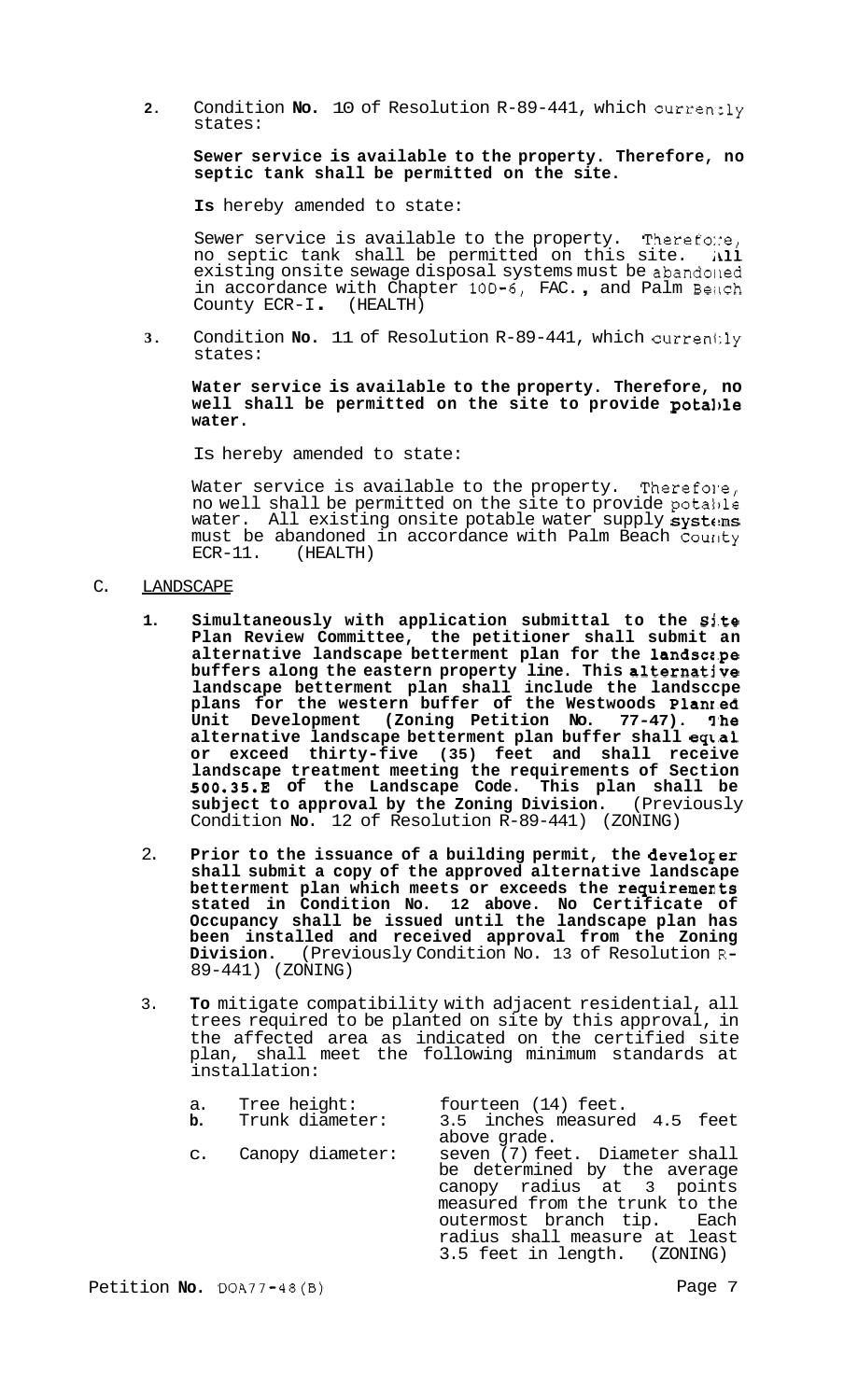# **D. LANDSCAPING ALONG THE EAST PROPERTY LINE (ABUTTING** RESIDENTIAL)

- 1. To mitigate compatibility with adjacent residential, landscaping and buffering along the east property **1** ine shall be upgraded to include:
	- a. A minimum fifteen (15) foot wide landscape buf:er strip free and clear of all utility easements or other encumbrances that may impede the requined landscaping; and,
	- **b.** One (1) native canopy tree planted every twenty (20) feet on center. (ZONING) *(20)* feet on center.
- 2. To mitigate compatibility with adjacent residential area, the petitioner shall remove all existing parking along the east property line. This area shall be used l'or landscaping and may only be encroached by the exist:.ng two dumpster areas. (ZONING/BUILDING)
- **3.** Prior to November 1, 1994, the petitioner shall pay up **to**  \$10,000 of invoices upon presentation by the Westwood Property Owners Association (WPOA) for landscaping along the property line abutting the existing shopping centor. The petitioner shall be relieved of any portion of this responsibility not installed by the WPOA prior to November 1, 1994. (MONITORING)

## E. ENGINEERING

 $\mathcal{L}^{\pm}$ 

 $\sim 10$ 

1. Condition **No.** 4 **of** Resolution R-89-441 which current.ly states:

**The developer shall retain the stormwater runoff in accordance with all applicable agency requirements in effect at the time of the permit application. However,** at a minimum, this development shall retain onsite **th**ree **(3) inches of the stormwater runoff generated by a thl.ee (3) year-one (1) hour storm as required by the Pern,it Section, Land Development Division. The drainage system shall be maintained in an acceptable condition as approved by the County Engineer. In the event that the**  drainage system is not adequately maintained **determined by the County Engineer, this matter will be referred to the Code Enforcement Board for enforcemert.**  (ENGINEERING)

Is hereby deleted. [REASON: CODE REQUIREMENT]

- **<sup>2</sup>**. **If required by the County Engineer or the South Florida Water Management District the developer shall design the drainage system such that storm water runoff from the parking areas and paved surfaced area shall be separate from those areas which may contain hazardous or undesirable waste from the proposed site.** (Previously Condition No. **5 of** Resolution R-89-441) (ENGINEERING)
- **3.** Condition No. *6* **of** Resolution R-89-441 which currently states:

**Developer shall construct at the intersection of State Road 7 the projects south and the north entrance concurrent with onsite paving and drainage improvements and shall be completed prior to the issuance of any Certificate of occupancy:**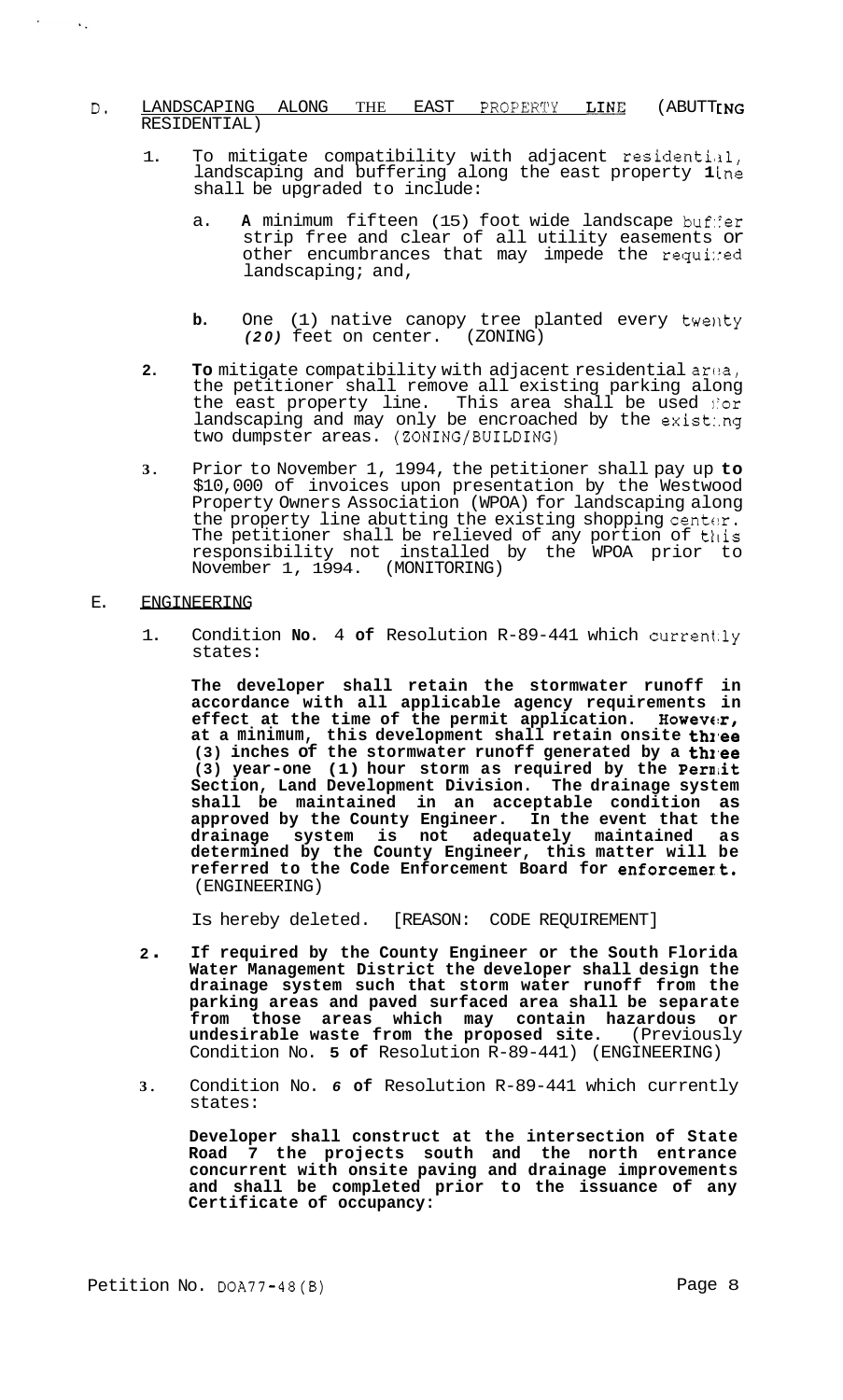- **a) left** turn **Pane north approach.**
- **b) right turn lane south approach unless a permit from the Florida Department of Transportation for any portion of Condition No. 6 cannot be obtained at which case this portion of the condition shall not be enforced subject to review by the County Engineer.**
- **c) a three (3) lane entrance road.**
- **d) signalization/if warrant as determined by the County Engineer and approved by the Florida Department of Transportation.**

Any right-of-way required for the construction of these **improvements shall be funded entirely by the property owner** . (ENGINEERING)

**Is** amended to state:

Developer shall construct at the intersection of State **Road 7 the projects south and the north entra:nce concurrent with onsite paving and drainage improveme:nts**  and shall be completed prior to the issuance of any **Certificate of Occupancy:** 

- **a) right turn lane south approach unless a perlait from the Florida Department of Transportat.ion for any portion of Condition No. 6 cannot be**  obtained at which case this portion of *the* **condition shall not be enforced subject to review by the County Engineer.**
- **b) signalization/if warrant as determined by 1:he County Engineer and approved by the F1or:ida Department of Transportation.**

Any right-of-way required for the construction of these improvements shall be funded entirely by the propenty **owner.** (ENGINEERING)

[NOTE: **a)** is completed]

- 4. The developer shall pay a Fair Share Fee in the amount **and manner required by the "Fair Share Contribution iior Road Improvements Ordinance" as it presently exists or as it may from time to time be amended. The Fair Share I'ee for this project presently is \$340,126.00 (12,696 trj,ps X \$26.79 per trip) to be paid in its entirety prior to the issuance of the first building permit for the mc.in center. Should building permits for the parcels (otller than the main center) along State Road 7 and State Rclad 80 be sought, the users shall pay the standard Impact I'ee rate based upon their square footage. The total amount of these impact fees shall be credited toward t.he \$340,126.00.** (Previously Condition No. 6 **of** Resolutjon R-89-441) (IMPACT FEE COORDINATOR)
- **5. Nothing herein shall preclude the issuance of any approval to the Lake Worth Drainage District for government structures.** (Previously Condition No. 16 **of**  Resolution R-89-441) (ZONING/ENGINEERING)
- **6. The property owner shall construct at the project's entrance road and State Road 80 concurrent with on site paving and drainage improvements.** 
	- **a. left turn lane, east approach**
	- **b. right turn lane, west approach**